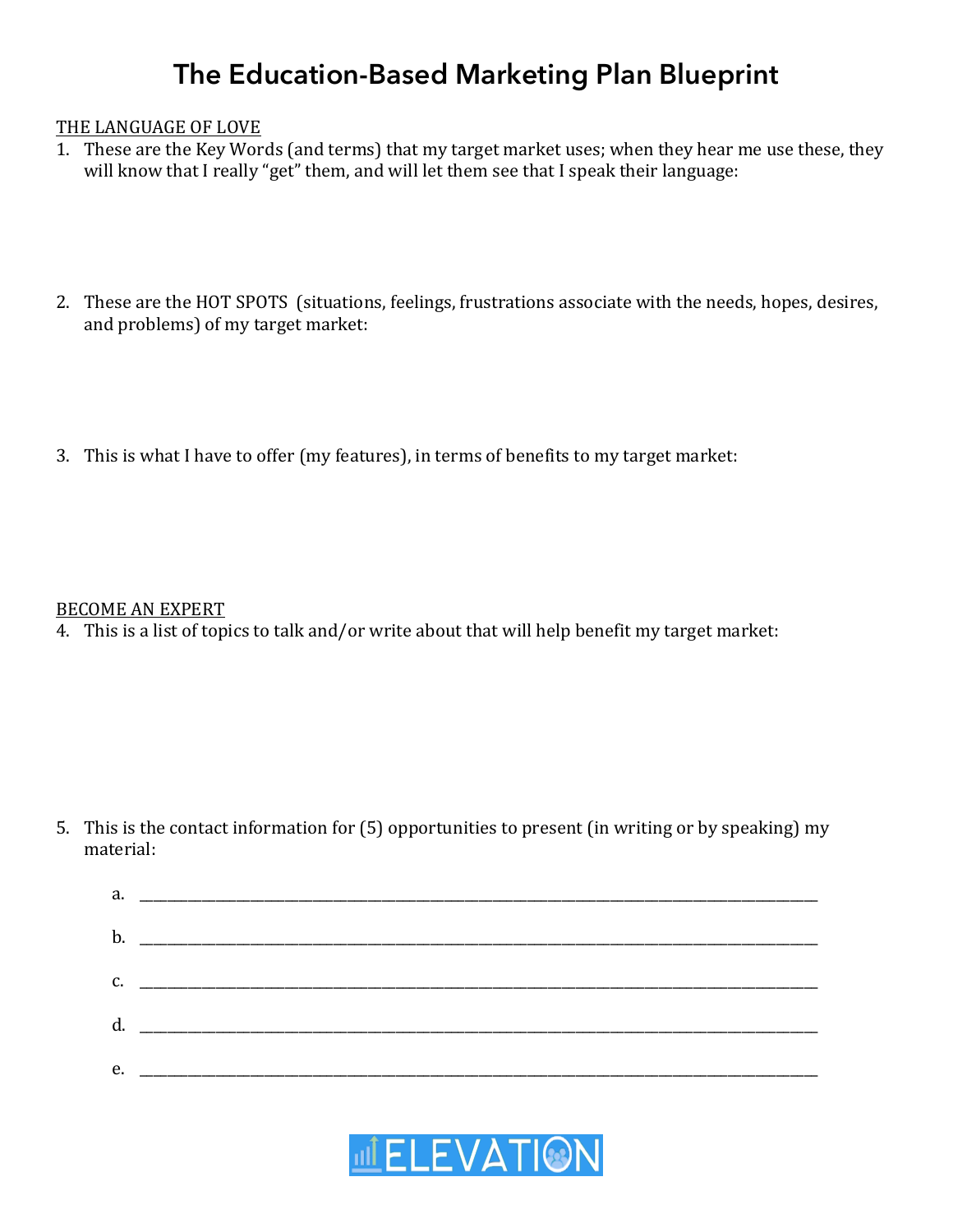### **CREATE AN URGENT NEED**

- 6. This is the Foundation of my Education-Based Marketing Plan:
	- a. Identify a problem

b. Personalize the effects

c. Identify a solution

d. Position yourself as the solution